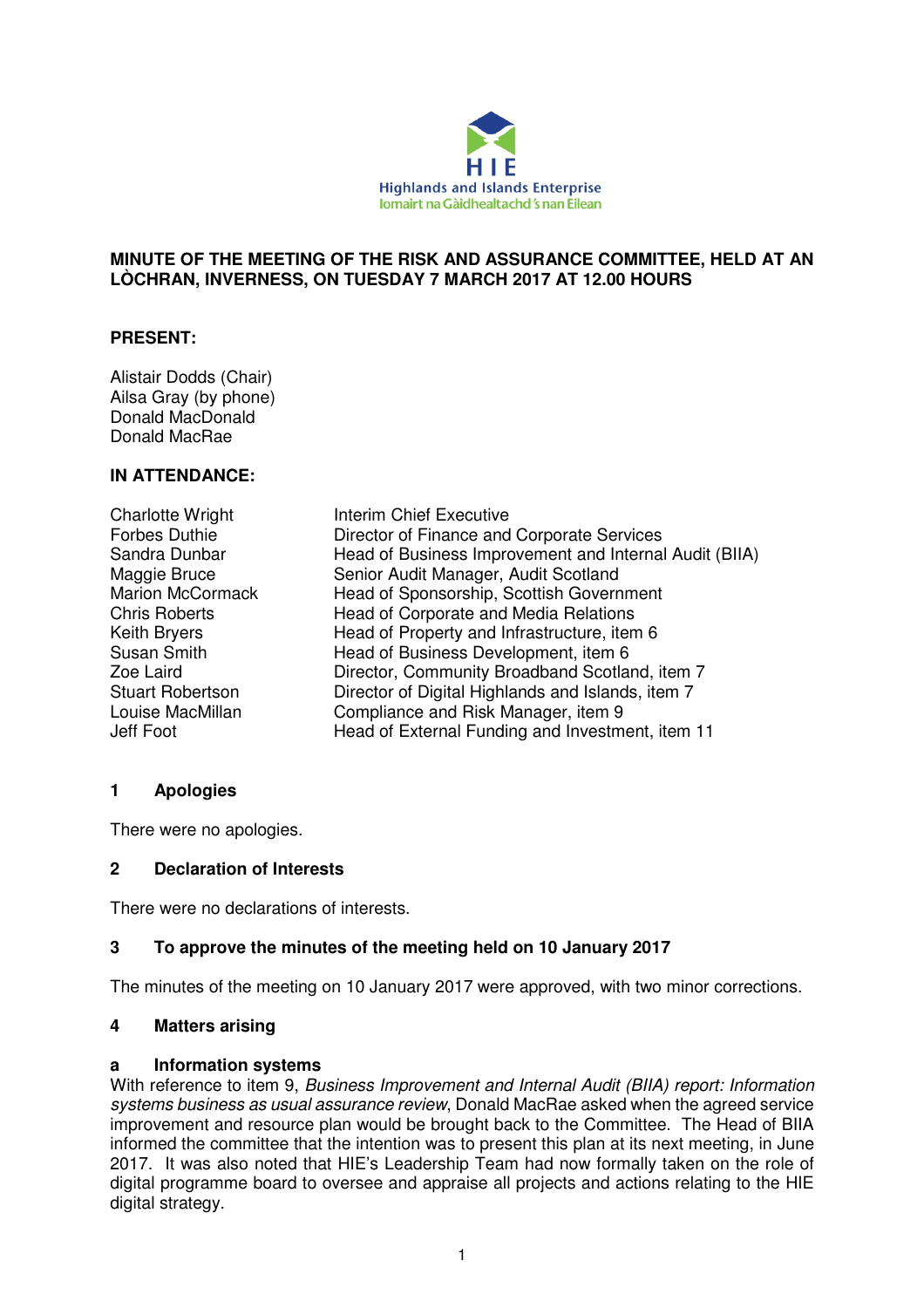### **b Orkney Research and Innovation Campus**

In response to a question from the Committee Chair, the Head of BIIA confirmed that HIE and Orkney Islands Council were making good progress towards establishing a joint venture, in the form of a limited liability partnership, that would aim to enhance Orkney's marine energy cluster by establishing a new research and innovation campus in Stromness. An update will be brought back to a future meeting of the committee.

### **5 Matters arising from the HIE Board meeting on 7 February 2017**

There were no matters arising from the HIE Board meeting on 7 February 2017.

### **EMERGING ISSUES**

### **6 Cairngorm Mountain Limited (CML) update**

The Head of Business Development and the Head of Property and Infrastructure updated the Committee on the enterprise agency's relationship with Cairngorm Mountain Ltd (CML), the company that has operated the HIE-owned funicular railway and associated facilities at Cairngorm since June 2014. The paper outlined key risks associated with CML, along with recommended actions for both HIE and Natural Retreats (CML parent company) to mitigate them. HIE continues to hold detailed quarterly meetings with CML, and both parties maintain contact on at least a weekly basis.

In 2016, CML's second full year of trading, the company had delivered income of £4.7m, representing 16% growth from the previous year. Weather dependency in both winter and summer, was recognised as a significant challenge however, with the 2016/17 winter season in particular having been unable to offer any snow sports to date. This was an unprecedented situation that had resulted in significant loss of projected revenue for the business, which was now planning to reduce staff numbers as a direct result. HIE staff shared the company's view that there was a pressing need to diversify the product offering at Cairngorm to enable CML to achieve year-round sustainability.

The Committee noted that CML was preparing to submit a pre-planning application for a masterplan that would include introducing a dry ski slope and making improvements to the Ptarmigan building. This would require a change of purpose affecting loan funding that the HIE Board had approved in February 2014, and would be the subject of Board discussion in April 2017. HIE had also decided to commission an independent feasibility study to determine whether reinstating chair lifts at Core na Ciste, which had been mothballed in 2005, presented a viable option. With HIE's encouragement and support, CML was placing greater emphasis on stakeholder engagement, particularly with statutory consultees.

The Committee raised questions on a range of issues. On Coire na Ciste, it was clarified that the feasibility study was being implemented in response to calls from the Save the Ciste group, which has campaigned for some years to have the chair lifts reopened. The study would examine engineering, topographical and economic issues, and Save the Ciste would be among those consulted. On the subject of the proposed dry ski slope, HIE staff expressed the view that, had such a facility been in place in the present year, it would have enabled CML to trade much more healthily despite the lack of snow.

The Committee welcomed the update and noted that the masterplan would be considered in detail at the next meeting of the HIE Board.

Keith Bryers and Susan Smith left the meeting.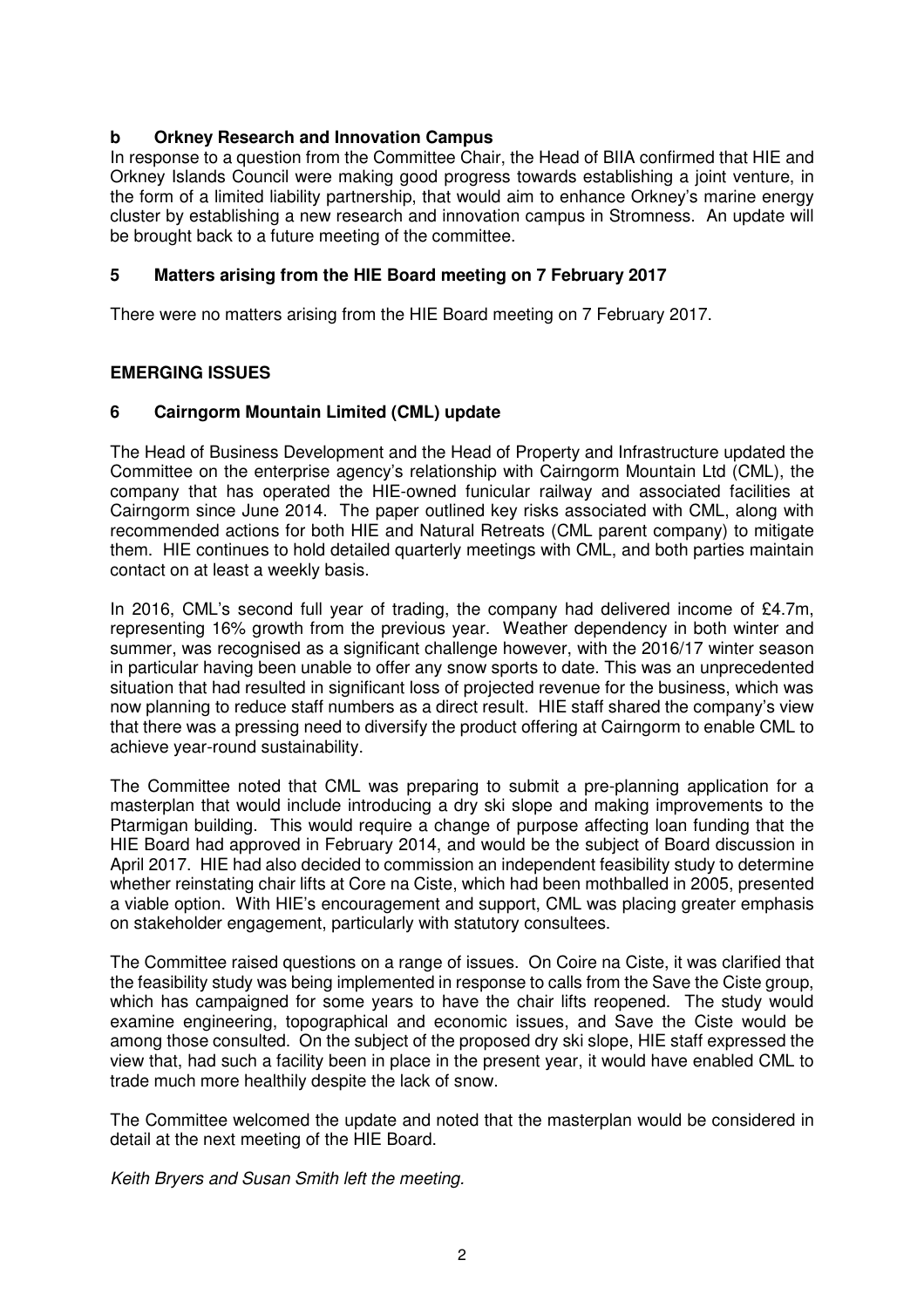# **7 Update on broadband connectivity**

#### Stuart Robertson and Zoe Laird joined the meeting.

The Director of Digital Highlands and Islands and the Director, Community Broadband Scotland (CBS), which is delivered nationally by HIE, presented an update on broadband connectivity, which plays a major role in both the Scottish Government's digital strategy and HIE's Operating Plan. This showed that HIE's infrastructure rollout programme, delivered with BT, is on course to deliver fibre coverage to 86% of premises in the region, slightly above target, by the end of 2017. Workshops to encourage use of digital connectivity had attracted 3,500 people and one to one sessions had been held with 470 businesses. CBS, which is funded until 2018, had connected more than 1,400 premises in the last five years. With firm plans in place to connect a further 8,000 premises, CBS was exploring alternative business models to deliver in the most remote and dispersed areas. HIE's focus was now turning to delivery of 'R100' (also known as 'Reaching 100%'), the Scottish Government's commitment to bring superfast broadband to all premises in Scotland by 2021.

In response to a question from Donald MacRae, Mr Robertson acknowledged that the pace and reach of broadband coverage in parts of the Highlands and Islands had attracted criticism, and that meeting public expectations around the delivery of superfast speeds (defined by the Scottish and UK Government as greater than 24 Mbps) would remain a challenge. Allsa Gray commended the work of the HUBS community interest group in exploring and developing alternative technologies. Zoe Laird confirmed that HIE had supported HUBS and stressed the importance of developing innovative and bespoke solutions for communities in areas where standard technology is unable to deliver.

Discussion concentrated on the importance of achieving the R100 target, and the role HIE can play in making this a success. The CBS Director stressed the need for rurality to be considered as a key element of the Scottish Government's upcoming R100 procurement. The Committee discussed the principle of an 'outside-in' model, whereby the needs of the most rural and remote areas would be met first, although it was recognised that an 'inside-out' approach tended to be more cost-effective.

It was agreed that HIE's long record of experience in rural development would be valuable in supporting the delivery of R100 and the Committee confirmed its support for HIE staff seeking to make a strong contribution towards achieving the best outcomes for the Highlands and Islands and other rural areas. Marion McCormack offered to relay this message to the Scottish Government, and to report back to the Digital Highlands and Islands and CBS teams. The Committee also stressed the importance of clear and regular public communications on broadband.

Stuart Robertson and Zoe Laird left the meeting.

### **8 Risk management strategy update**

#### Louise MacMillan joined the meeting.

The Head of Business Improvement and Internal Audit (BIIA) presented a refreshed risk management strategy that had been agreed by HIE's Leadership Team, and which included a list of the top 10 corporate risk themes currently being addressed by HIE. The new strategy had been designed to support HIE management to take intelligent risks that would help deliver the organisation's objectives within an appropriate governance environment. While it was important that HIE should take no risks concerning compliance with legislation and regulation, an appetite for intelligent and aware risk taking was an essential hallmark of any successful economic development agency.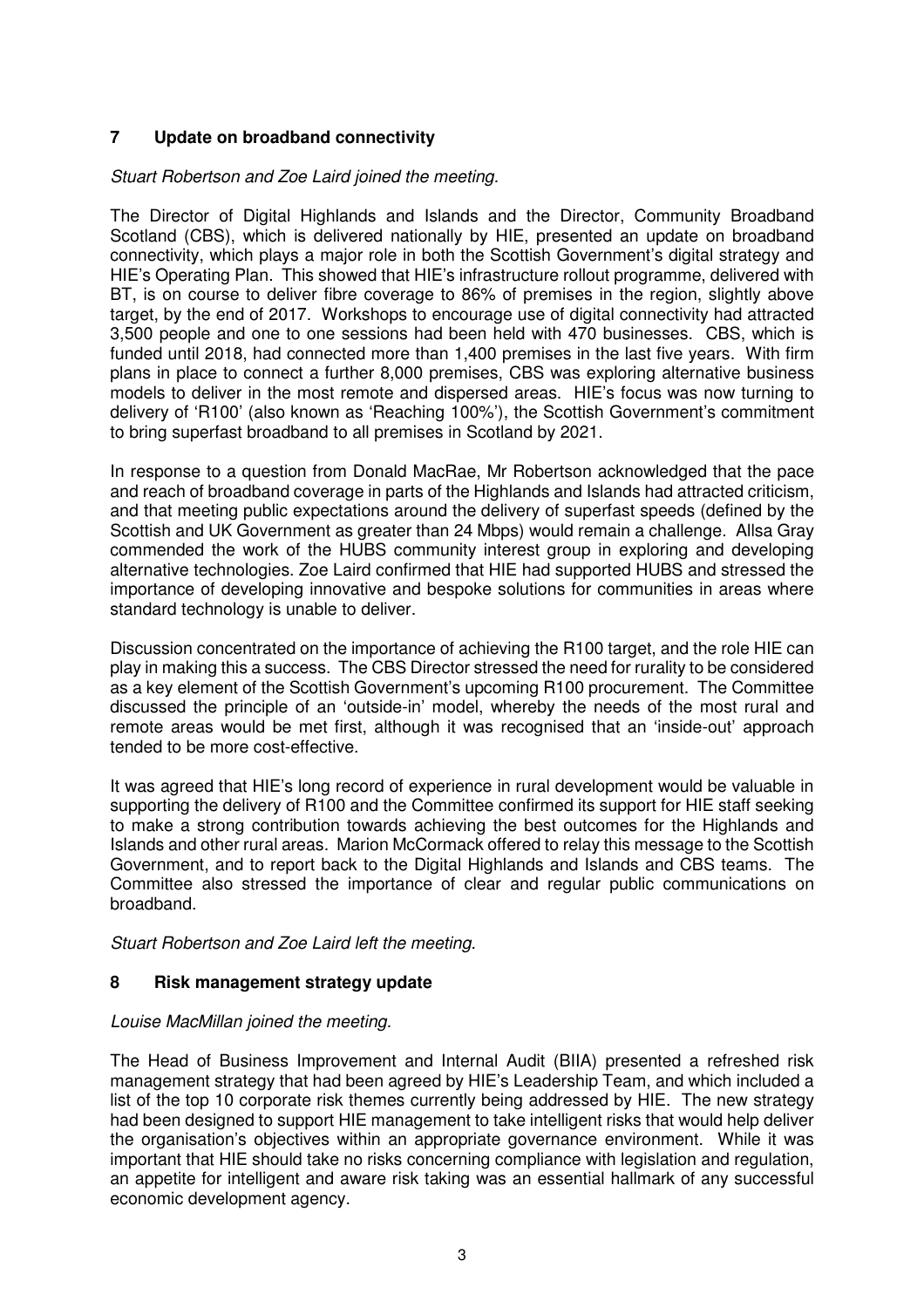The Committee welcomed the strategy, in particular its aim to sustain and develop a culture within HIE that enabled staff to be risk aware, but not risk averse. It was also noted that the Corporate Risk Register would be presented regularly to the full HIE Board. Members suggested that it would be helpful for the Committee to be able to review in greater detail the risks associated with particularly complex or sensitive projects, such as digital connectivity, and this was agreed.

# **PLANNED ACTIVITY**

## **9 Risk Register**

The Head of BIIA presented HIE's most recent corporate risk register, compiled following review of each business unit register, discussions with key individuals, and consideration of points raised by Board members and senior managers. This showed that, in February 2017, HIE had identified a total of 31 risks (22 strategic and 9 tactical) that were being tracked and treated by staff across the organisation.

The Committee welcomed the findings, noting that future reports would reflect the implementation of the new risk management strategy, discussed earlier. Greater clarity was requested regarding strategic risk 13/17, which concerned the need to ensure growth across all parts of the Highlands and Islands. It was also agreed that the format of the report should be adjusted to show clearly any specific risks that had been added to or removed from the register in line with the paper presented to the HIE Board.

Louise MacMillan left the meeting.

### **10 Business Improvement and Internal Audit (BIIA) update to 31 January 2017**

The Committee welcomed an update on activities of HIE's BIIA team in the 10 months to 31 January 2017. During this period, the team had delivered 42 outputs by way of reports, with a further three reports currently in draft, in addition to a significant number of presentations, papers, workshops or other activities that contributed positively to business improvement and assurance across HIE. In response to a question from the Chair, the Head of BIIA indicated that HIE was making satisfactory progress in implementing improvements to business effectiveness and efficiency through digital technology, and continuing to work with partners including the Scottish Government to support the delivery of improvements across the public sector in Scotland.

### **11 HIE shareholdings and investment portfolio update**

### Jeff Foot joined the meeting.

HIE's Head of External Funding and Investment presented a comprehensive update of progress made to improve the composition and risk profile of HIE's portfolio of investments following the introduction of proactive portfolio management in summer 2011. It was noted that actions taken over these six years had addressed difficulties that had arisen from rights incorporated into share investments in previous times, with the result that there were now no holdings left that could give rise to such problems in future.

HIE's current approach, featuring a presumption of buying only ordinary voting shares instead of other classes with attendant rights, would also minimise the risk of difficulties of this kind occurring again. In addition, the agency's capacity to manage its portfolio effectively had been enhanced through the introduction of a new virtual team of five account managers with deeper skills and knowledge of share investments and loans in particular.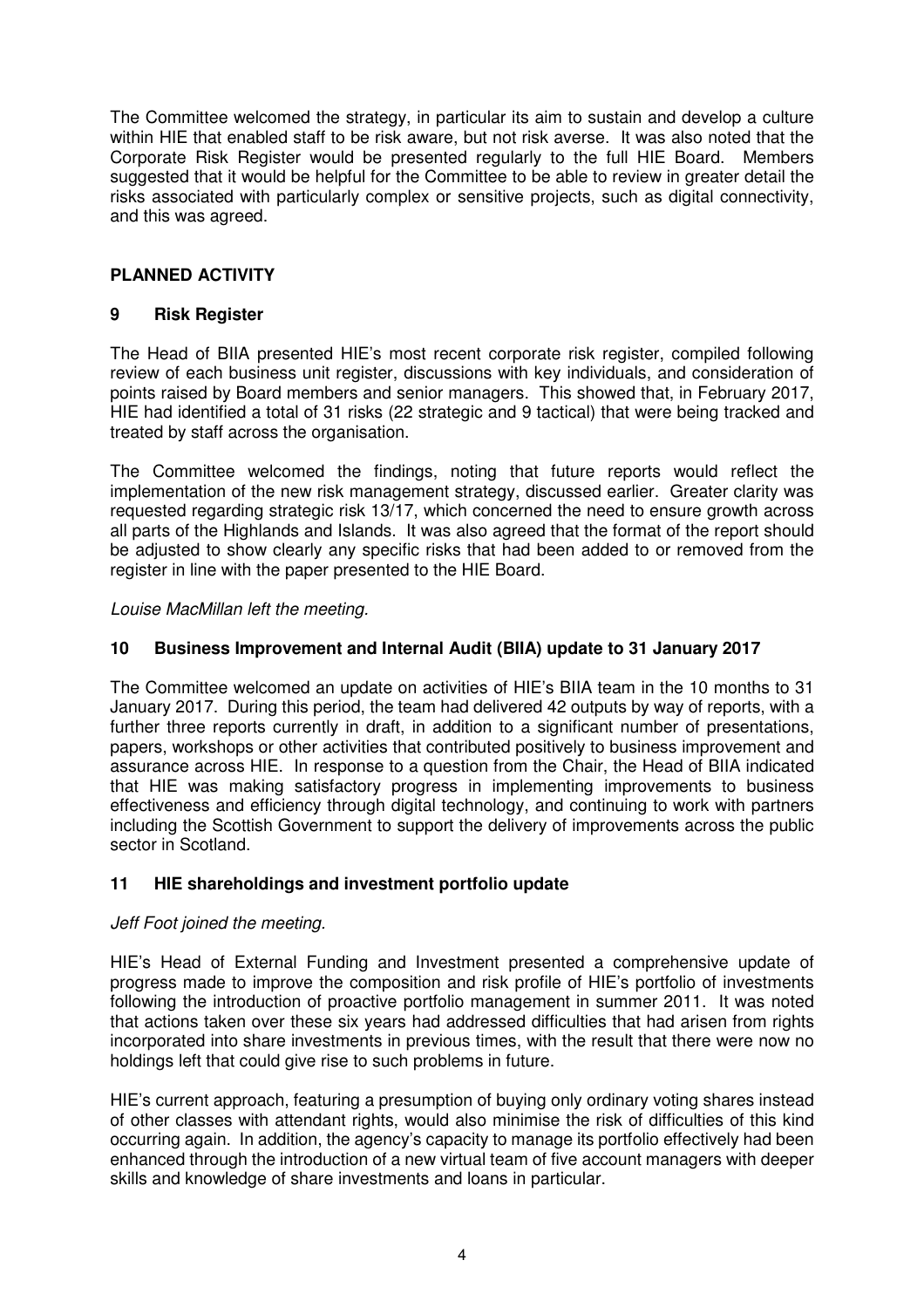While HIE's investment portfolio had performed less well than some others, the Committee noted there were mitigating circumstances arising from the risks HIE had been required to take to meet its objectives. With the changes implemented since 2011, HIE's portfolio was now much closer to a private sector model, and could be expected to perform at a comparable level. It was important to note, however, that HIE's core rationale for investing was to facilitate economic development, and that the value of non-financial impacts was often significant.

In discussion, the Committee noted that the arm's length venture capital vehicle HIE Ventures Ltd, which was being wound down, had played a valuable role. However, changes to State Aid rules suggested that it could be more efficient in future to optimise investment by HIE itself, or the Scottish Investment Bank, than to seek to replace HIE Ventures directly.

The Committee welcomed the update in its new format, and agreed that lessons learned from specific investments should be shared with the full Board and with senior managers of HIE.

### Jeff Foot left the meeting.

### **12 Business Improvement and Internal Audit – approach to significant transactions review**

The Committee approved the BIIA team's recommended approach to review significant transactions in 2016/17. This was designed to direct effort proportionately to examine the issues presenting the greatest risk and to focus the team's efforts on adding value to HIE's activities and outcomes. Among other activities, all HIE and Wave Energy Scotland Block Afunded projects of £400,000 or more from 1 April to 31 December 2016, and of £200,000 or more from 1 January to 31 March 2017 would be subject to review. All Block B projects of £200,000 or more through the whole year would also be subject to review.

It was noted that additional work had been undertaken in advance of payments being processed regarding two specific cases that were subject to ongoing external scrutiny - [Sentence removed in the interests of the effective conduct of public affairs].

### **13 Business Improvement and Internal Audit – approach to internal control assurance process**

The Head of BIIA presented a paper describing the approach HIE intended to take to complete an internal control checklist and interim assurance statement that would be submitted to the agency's sponsor team in the Scottish Government and inform completion of the annual certificate of assurance. The Committee endorsed the thorough approach that was recommended. For Audit Scotland, Maggie Bruce confirmed that the approach outlined by HIE appeared comprehensive and its effectiveness would be reviewed as part of the year-end process.

### **14 Annual accounts process update**

The Director of Finance and Corporate Services presented the Committee with a timetable for the preparation of HIE's annual accounts for 2016/17. This showed that HIE would provide completed accounts to Audit Scotland on 26 June 2017, and that the target date for laying the certified report and accounts in the Scottish Parliament was 30 September 2017. In discussion, Maggie Bruce confirmed that Audit Scotland was content with the process described. It was also confirmed that the upcoming departure of the Director of Finance and Corporate Services, who was due to retire on 31 March 2017, would not affect production of the accounts.